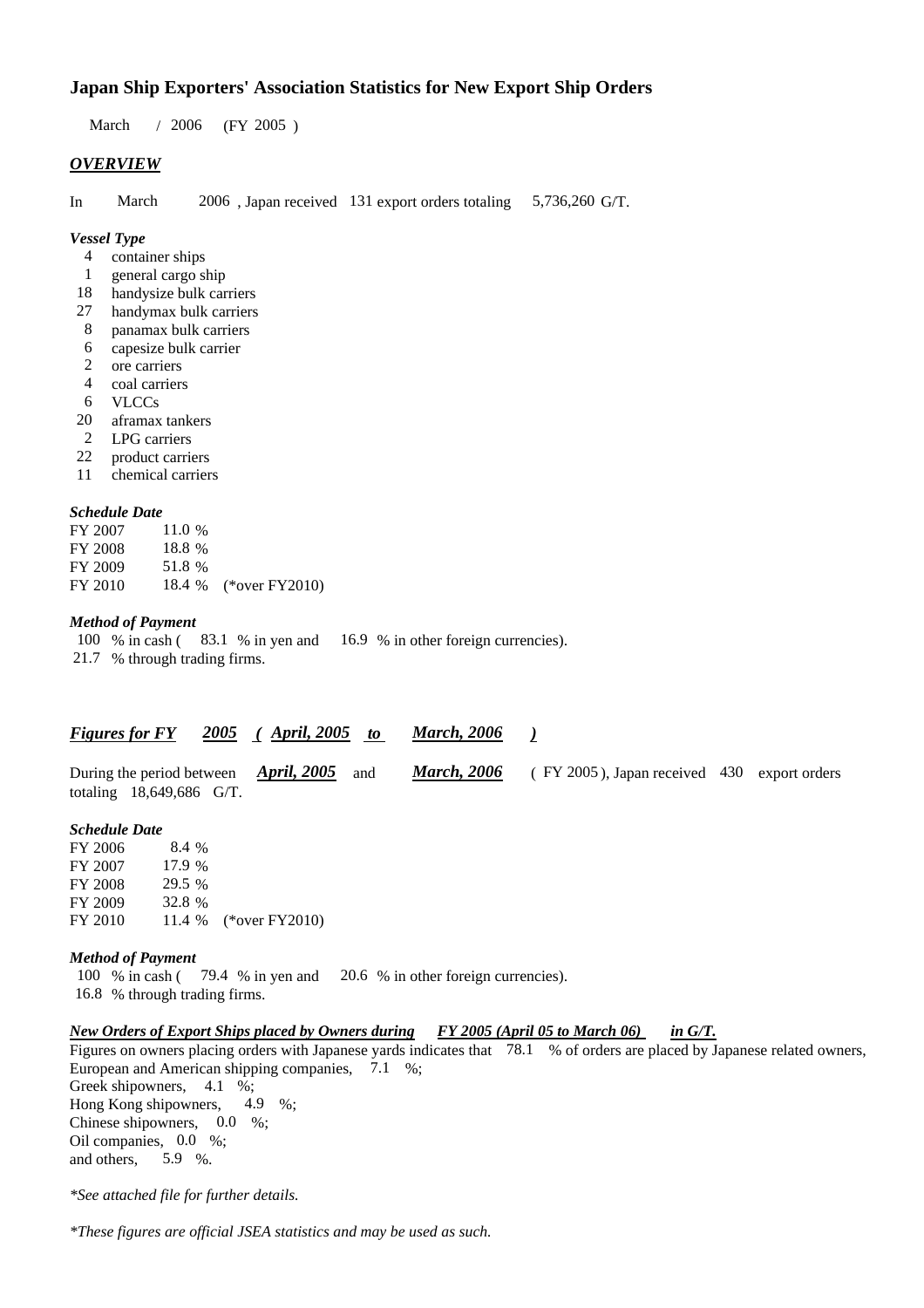## New Export Orders Placed in March 2006 (FY 2005) Based on Fiscal Year

Description Apr 04 to Mar 05 Apr 05 to Nov 05 December 2005 January 2006 February 2006 March 2006 Apr 05 to Mar 06 Jan 06 to mar 06<br>No. 1 G/T No. 1 G/T No. 1 G/T No. 1 G/T No. 1 G/T No. 1 G/T No. 1 G/T No. 1 G/T No. 1 G/T  $No.$   $G/T$ T || No. | G/T || No. | G/T || No. | G/T || No. | G/T || G/T || No. | G/T || No. | G/T || No. | G/T General Cargos | 24 773,050|| 25| 662,350| 1| 17,300| 0| 0| 0| 0| 5| 116,300| 31| 795,950|| 5| 116,300 Bulk Carriers 1900| 10,093,100|| 140| 6,637,066| 17| 1,051,050| 18| 619,450| 22| 810,450| 65| 2,541,310| 262| 11,659,326|| 105| 3,971,210 Tankers 1077| 7,705,970|| 61| 2,256,410| 4| 128,100| 4| 301,850| 6| 422,400| 61| 3,078,650| 136| 6,187,410|| 71| 3,802,900 Combined Carriers 1 0 0 0 0 0 0 0 0 0 0 0 0 0 0 0 0 **Others** s and  $\vert 0$ 0 이 이 이 이 이 이 이 이 1 7,000 이 이 1 7,000 이 1 7,000 Total 321 18,572,120 226 9,555,826 22 1,196,450 22 921,300 29 1,239,850 131 5,736,260 430 18,649,686 182 7,897,410 FY 2005 / FY2004 (%) \* 71.2 78.9 78.9 37.0 79.6 206.6 389.5 100.4 \*\* 244.5 In CGT8,604,363 5,182,895 504,700 517,070 567,570 2,726,058 9,498,293 3,810,698

*Figures for shipbuilding orders of 500 G/T and over for export as steel vessels placed with JSEA members are covered.*

\*FY 2004/FY2003

\*\*Calendar Year 2005

JSEA (April 2006)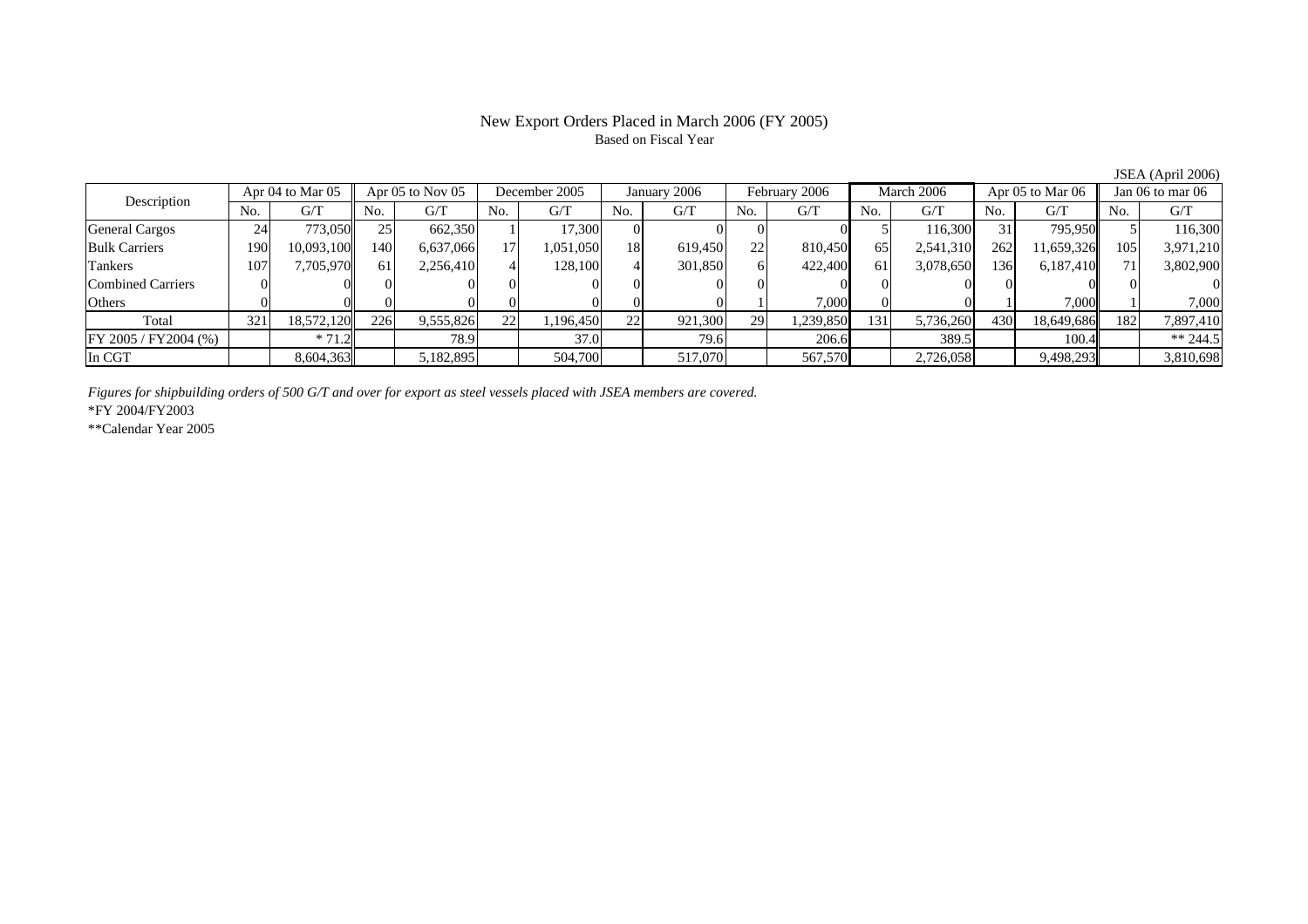## Export Ships Delivered in March 2006 (FY 2005) Based on Fiscal Year

Description Apr 04 to Mar 05 Apr 05 to Nov 05 December 2005 January 2006 February 2006 March 2006 Apr 05 to Mar 06 Jan 06 to Mar 06<br>No. 1 G/T No. 1 G/T No. 1 G/T No. 1 G/T No. 1 G/T No. 1 G/T No. 1 G/T No. 1 G/T No. 1 G/T No.  $G/T$ T || No. | G/T || No. | G/T || No. | G/T || No. | G/T || G/T || No. | G/T || No. | G/T || No. | G/T General Cargos | 17 | 523,454|| 16| 658,600 | 0| 2| 17,169 | 1| 6,395 | 6 | 274,284 | 25 | 956,448|| 9| 297,848 Bulk Carriers 1999| 8,549,973|| 139| 6,066,529| 8| 288,896| 31| 1,469,529| 21| 867,502| 22| 927,661| 221| 9,620,117|| 74| 3,264,692 Tankers 788| 4,255,978|| 45| 2,643,162| 3| 438,839| 6| 311,151| 6| 407,311| 10| 713,387| 70| 4,513,850|| 22| 1,431,849 Combined Carriers 0 0 0 0 0 0 0 0 0 0 0 0 0 0 0 0 **Others** s and  $1$  115,875 0 0 0 0 0 0 0 0 0 0 0 0 0 0 Total 295 13,445,280 200 9,368,291 11 727,735 39 1,797,849 28 1,281,208 38 1,915,332 316 15,090,415 105 4,994,389 FY 2005 / FY2004 (%) \* 116.6 107.9 136.5 126.1 98.2 127.5 112.2 \*\* 118.0 In CGT6,731,127 4,389,973 327,585 863,609 644,585 974,550 7,200,302 2,482,744

*Deliveries of new shipbuilding orders of 500 G/T and over for export as steel vessels placed with JSEA members are covered.*

\*FY 2004/FY2003

\*\*Calendar Year 2005

JSEA (April 2006)